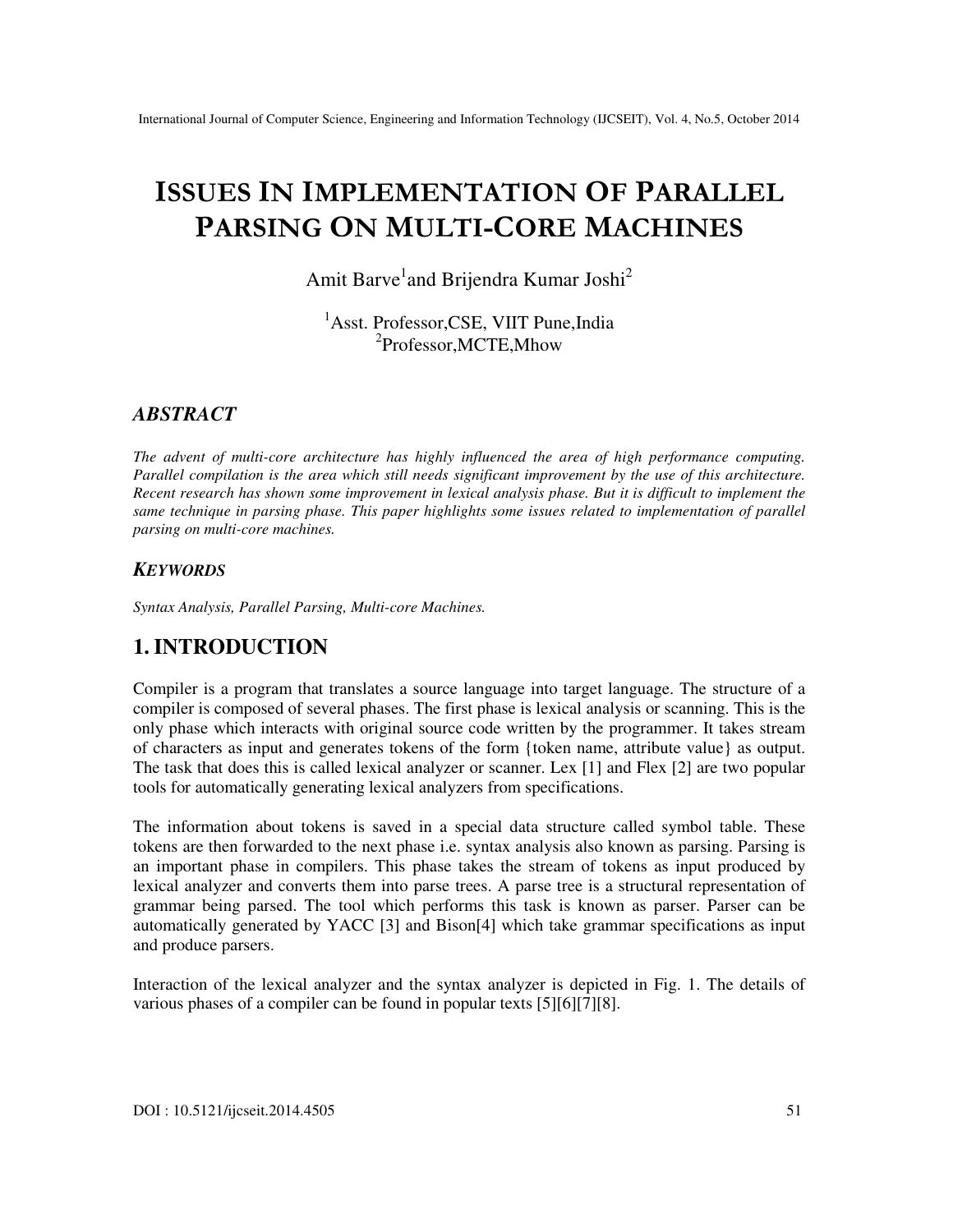

Fig. 1. Interaction of Lexical Analyzer with Parser

### **2. PARSING TECHNIQUES**

The parsing algorithms are primarily classified into two categories, top-down parsing and bottomup parsing. These refer to the order in which nodes in a parse tree are constructed. In top-down approach the construction of a tree starts from root and proceeds towards the leaves while in bottom up approach construction of a parse tree starts with leaves and proceeds towards the root. Some well known top-down parsing algorithms are recursive decent parsing (also called predictive parsing) and non-recursive decent parsing. Bottom-up parsing includes some algorithms like Simple LR (SLR) parsing, Canonical LR (CLR) parsing, and Look Ahead LR (LALR) parsing.

In LR parsing, parser reads input from left to right and generates a right most derivation in reverse. The name  $LR(k)$  parser is also used, where  $k$  refers to the number of unconsumed look ahead input symbols that are used in making parsing decisions. Depending on how the parsing table is created, an LR parser can be called SLR, LALR, or CLR Parser. LALR parsers have more language recognition power than SLR parsers. Canonical LR parsers have more recognition power than LALR parsers. For comparison of these parsers, refer to Table 1.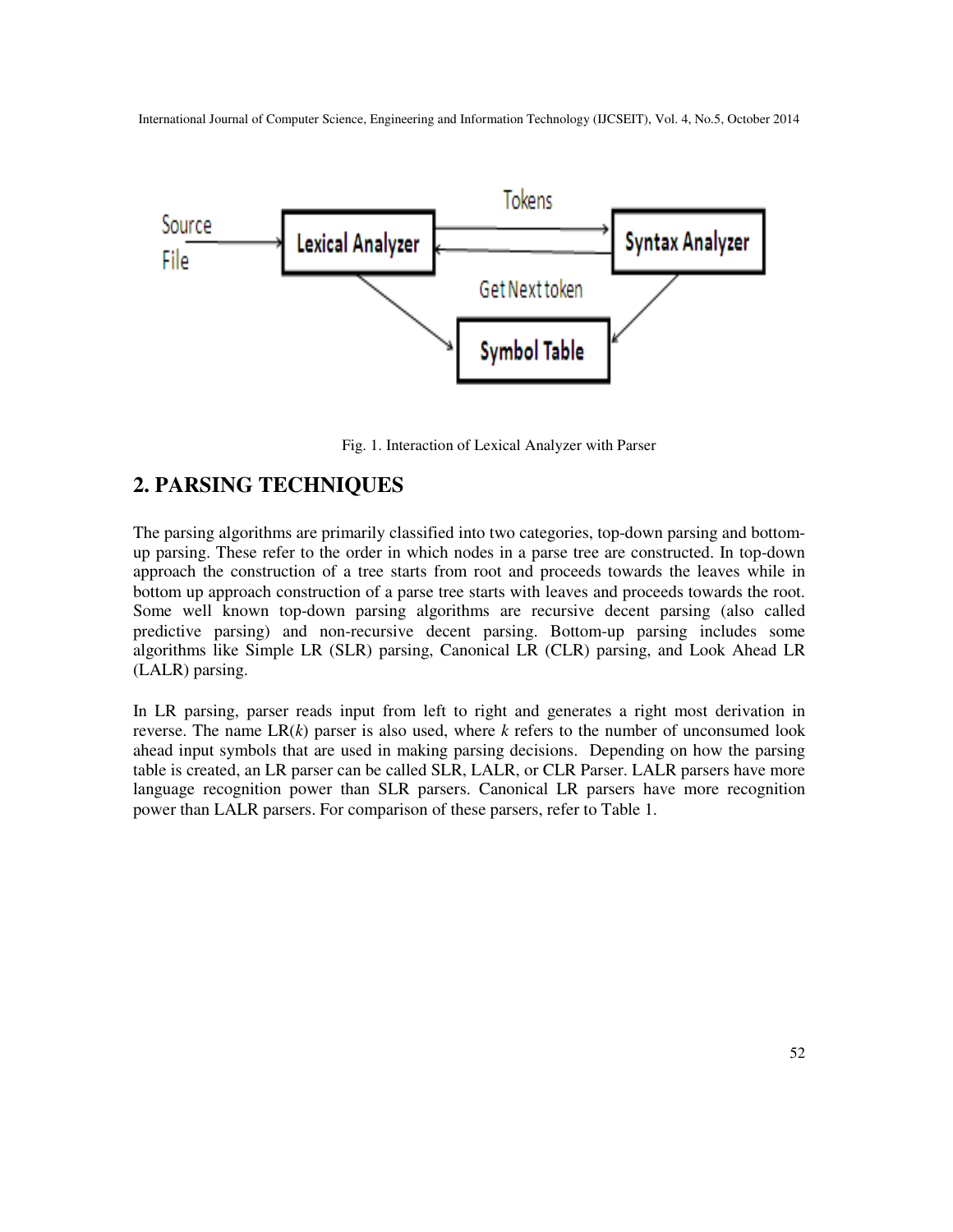| <b>Parsing</b><br><b>Technique</b> | No. of<br>Look<br>Ahead<br>tokens | No. of<br><b>Iterations</b> | <b>Grammar</b><br>recognition<br><b>Power</b>  | Grammar used                |
|------------------------------------|-----------------------------------|-----------------------------|------------------------------------------------|-----------------------------|
| <b>SLR</b>                         | $\theta$                          | Maximum                     | <b>Least Powerful</b>                          | <b>Context Free Grammar</b> |
| <b>CLR</b>                         |                                   | Less than SLR               | Most powerful<br>Technique                     | <b>Context Free Grammar</b> |
| <b>LALR</b>                        |                                   | Less than<br>LALR           | More powerful<br>than SLR but less<br>than CLR | <b>Context Free Grammar</b> |

Table 1. Comparison of parsing techniques

## **3. PARALLEL PARSING**

Parallel parsing has been attempted by many in the past. The parallel processing was achieved by assigning totally different user jobs to different processors. Zosel[9] focused on recognizing FORTRAN DO-loops that can be collapsed into vector instructions for CDC 7600 machines. Lincoln [10] first proposed the concept of parallel object code for FORTRAN and COBOL job cards in an environment that consisted of IBM 704 uniprocessors and CDC 6500 of ILLIAC IV.

Mickunas and Shell[11] recognized the areas in a compilation process where the parallel processing is inherent. They proposed to divide lexical analysis into scanning and screening. They also developed a parallel parsing technique based on LR parsing. Hickey and Katcoff[12] have analyzed parsing algorithms for upper bound on speedup whereas Cohen and Kolodner[13] have estimated speedup in parallel parsing. Chandwani et al [14] developed a parallel algorithm for CKY-parsing for context free grammars. Khanna et al[15] proposed the partitioning of grammar to make it appropriate for parallel compilation. Object Oriented parsing was proposed by Yonezmva and Oshava[16].

### **4. MACHINES ARCHITECTURE**

**Processor** is a logic circuitry that responds to and processes the basic instructions that drive a computer.

**Single Core Processor** is a processor that has only one core (Processor), so it can only start one operation at a time. It can however in some situations start a new operation before the previous one is complete.

**Multi-core processor** is a processing system composed of two or more independent cores. It can be described as an integrated circuit to which two or more individual processors (called *cores* in this sense) have been attached. Fig. 2 and 3 give a simplified view of single and multi-core machines.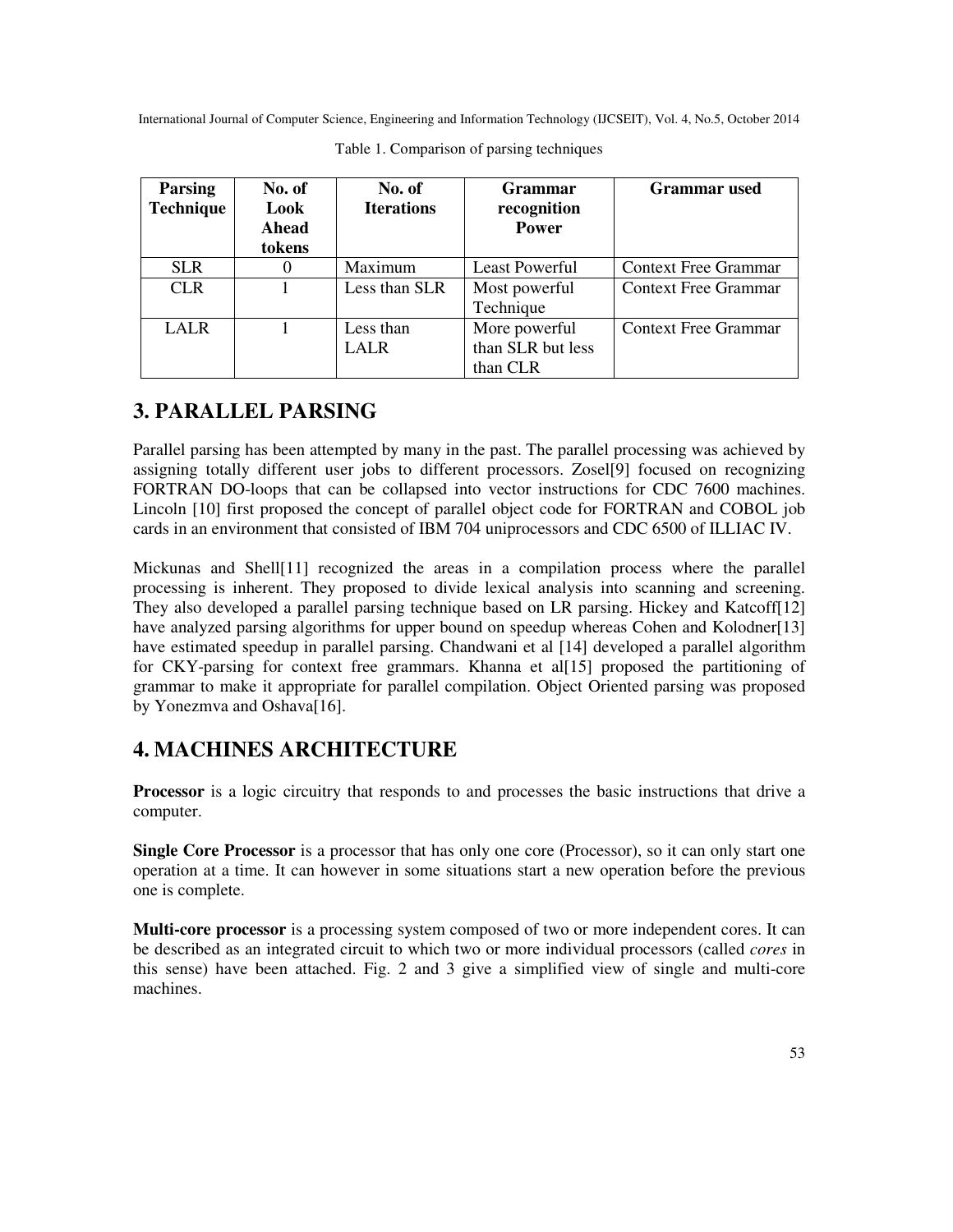

Fig. 2 Single Core Machine



Fig. 3 Multi-Core Machine

Multi-core machines have various advantages like better resource utilization, efficient data sharing (sharing data through memory is more efficient than massage-passing), increased performance etc [17].

The major challenges while designing a multi-core compiler are program optimization, making parallel programming mainstream and development of performance models to support optimization for parallel code. Compiler should be capable of self improvement [18].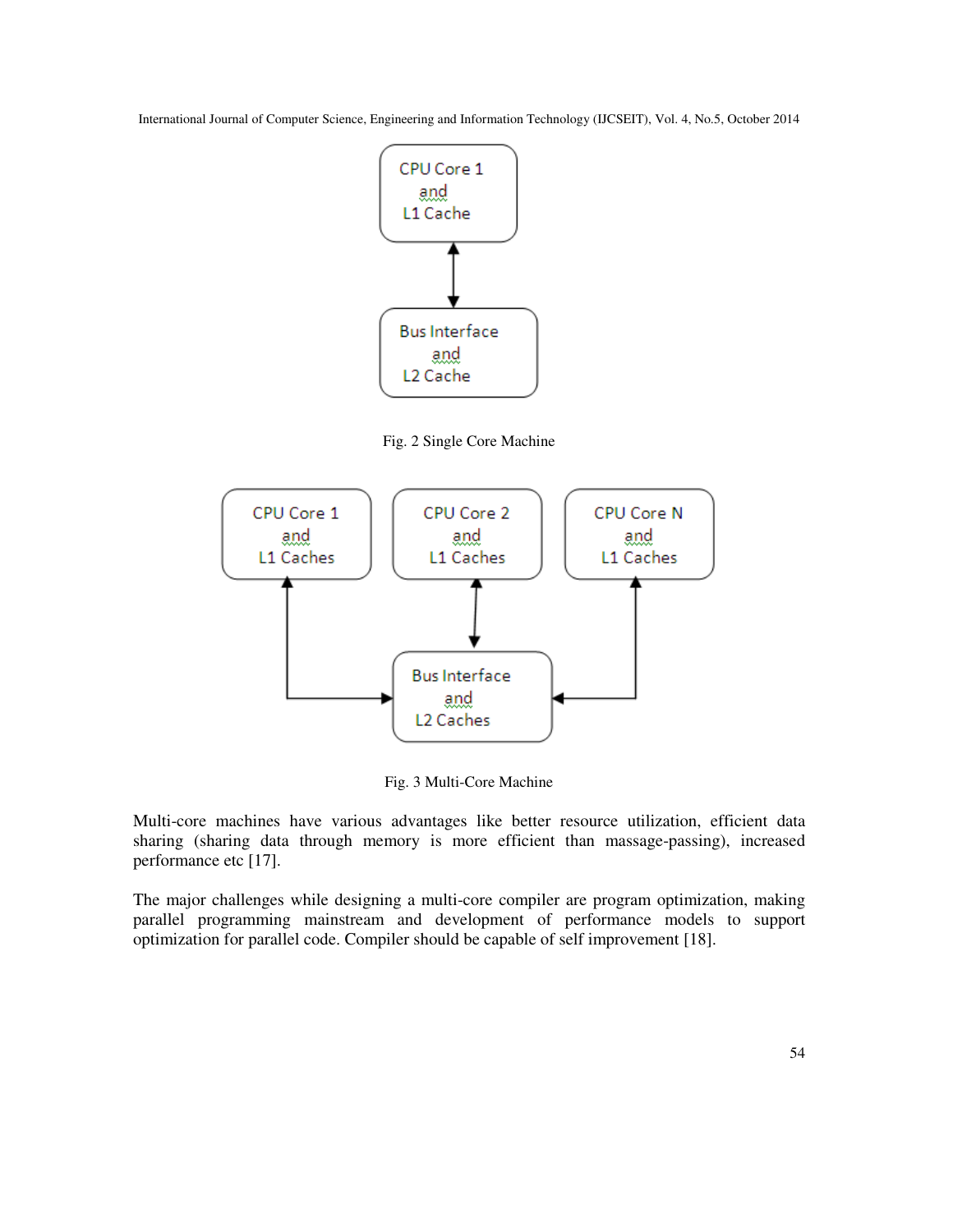#### **5. IMPLEMENTATION ISSUES IN PARALLEL PARSING**

The efforts cited in reference [11]-[16] to develop parallel parsing algorithms are of theoretical significance only. Their practical implementations have not been seen so far in real programming languages for multi-core machines because of issues discussed next.

- a) **Division of code and Synchronization:** Barve and Joshi[19][20][21] developed some algorithms for doing parallel lexical analysis on multi-core machines. Their approach is to divide the source code into number of blocks and perform lexical analysis on individual blocks. Their approach was good for parallel lexical analysis. If we use the same approach for syntax analysis, building of a common symbol table is an issue as multiple instances of syntax analyzer would be in action. These syntax analyzers would generate individual symbol tables corresponding to the source code at their disposal.
- b) **Processor Issues:** In the past, the researchers assumed that if n processors are available then task is divided into several parts and is assigned to any of the available processors that do the job independently. In multi-core machines this task can be done by the use of processor affinity concept [22][23]. To obtain higher degree of precision in time consumption, it is required that the underlying operating environment be attached to a single processor relieving remaining processors for exclusive use by the parallel parsing algorithm. Binding entire operating system to a single processor is not straightforward.
- c) **Threading:** Threading is an essential feature of multi-core machines which enables us to achieve parallelism. Run time libraries like PTherad[24], Thread Building Blocks(TBB)[25] and OpenMP[26] are used for this purpose. Threading is also responsible for performance degradation. Some time more threading takes more times as compared to serial counterpart of the target program. So, it is essential that threading be used only when it is required and which results in increased performance.
- d) **Task Distribution:** Task distribution is also an important factor which affects performance. The distribution of tasks may be done in such way that no processor will be free after finishing its task. Rajan et al have evaluated the performance of such distribution on High Performance Computing (HPC) clusters [27][28][29].
- e) **Context Switching:** System has to pay the cost when context switching is done specially in multi-core systems. Chuanpeng Li. Et al have shown the results of experimentally quantifying the indirect cost of context switching using a synthetic workload. They have also measured the impact of program data size and access stride on context switch cost [30].

### **6. CONCLUSION**

In this paper various issues in implementation of parallel parsing algorithms on multi-core machines were discussed. It is imperative to pay attention to synchronization among threads for shared resources. This point has been addressed numerous times since the decades. The problem becomes more serious as the number of core per machines and clock speed of processors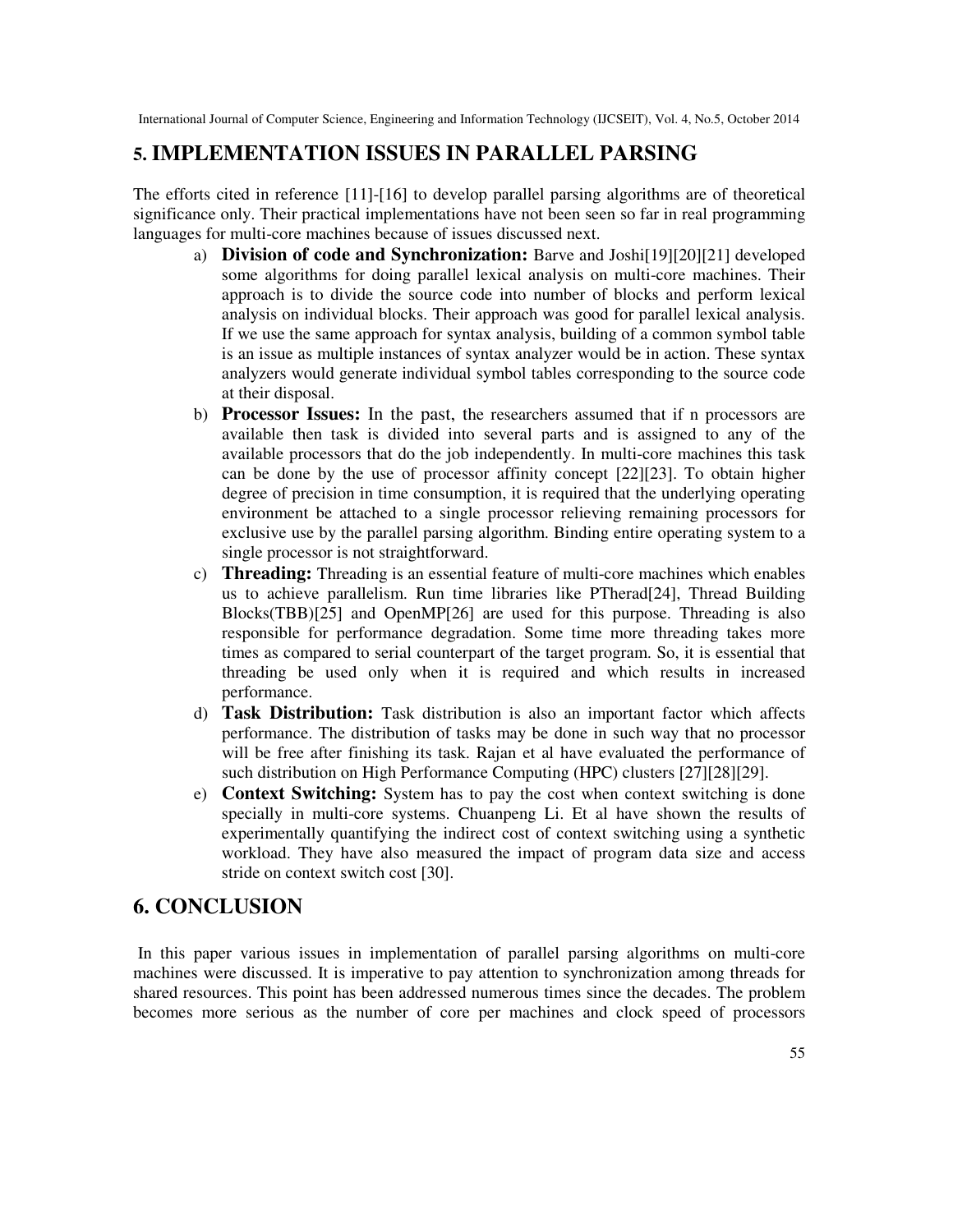increase. Still a good amount of dedicated efforts is required to explore inherent property of parallel processing present in multi-core machines targeting parsing.

#### **REFERENCES**

- [1] M. E. Lesk, E. Schmidt; "Lex- A Lexical Analyzer Generator"; Computing Science Technical Report No. 39, Bell Laboratories, Murray Hills, New Jersey, 1975.
- [2] http://flex.sourceforge.net/
- [3] S. C. Johnson; "YACC: Yet Another Compiler Compiler"; Computing Science Technical Report no 32, Bell Laboratories, Murray Hills, New Jersey, 1975.
- [4] www.gnu.org/s/bison. (Last accessed on 05-Aug-2014)
- [5] Alfred V. Aho, Ravi Sethi, Jeffrey D.Ullman; "Principles of Compiler Design"; Addison Wesley Publication Company, USA, 1985.
- [6] Alfred V. Aho, Ravi Sethi, Jeffrey D.Ullman; "Compilers: Principles, Techniques and Tools";Addison Wesley Publication Company, USA, 1986.
- [7] Jean Paul Tremblay,Paul G. Sorenson;"The Theory and Practice of Compiler Writing";McGraw-Hill Book Company USA 1985
- [8] David Gries; "Compiler Construction for digital Computers"; John Wiley & Sons Inc. USA, 1971.
- [9] M. Zosel; "A Parallel Approach to Compilation"; Conf. REc. ACM Sysposium on Principles of Programming Languages, Boston, MA, pp. 59-70, October 1973.
- [10] N. Lincoln; "Parallel Compiling Techniques for Compilers"; ACM Sigplan Notices, 10(1970), pp. 18- 31, 1970.
- [11] M. D. Mickunas, R. M. Schell; "Parallel Compilation in a Multiprocessor Environment"; Proceedings of the annual conference of the ACM, Washington, D.C., USA, pp. 241–246, 1978.
- [12] Timothy Hickey, Joel Katcoff; "Upper Bounds for Speedup in Parallel Parsing"; Journal of the ACM (JACM), Vol. 29, No. 2, pp. 408 – 428, 1982.
- [13] J. Cohen, Stuart Kolodner; "Estimating the Speed up in Parallel Parsing"; IEEE Transactions on Software Engineering, January 1985.
- [14] M. Chandwani, M. Puranik , N.S. Chaudhari, "On CKY- Parsing of Context Free Grammars in Parallel"; Proceedings of the IEEE Region 10 Conference, Tencon 92, Melbourne Australia, pp. 141- 145, 1992.
- [15] Sanjay Khanna, ArifGhafoor, AmritGoel; "A Parallel Compilation Technique Based on Grammar Partitioning"; Proceedings of ACM annual conference on Cooperation, Washington, D.C., USA, pp. 385 – 391, 1990.
- [16] Akinori Yonezmva, Ichiro Ohsawa; "Object-Oriented Parallel Parsing for Context-Free Grammars"; Proceedings of the 12th conference on Computational linguistics – Vol. 2, Budapest, Hungry, pp. 773–778, 1988.
- [17] Valeriy Shipunov, Andrey Gavryushenko, Eugene Kuznetsov," Comparative Analysis of Debugging Tools in Parallel Programming for Multi-core Processors" CADSM'2007, February 20-24, 2007, Polyana, UKRAINE IEEE.
- [18] Mary Hall, David Padua and Keshav Pingali,"Compiler Research:The Next 50 Years", Communication of the ACM Feb 2009,Vol. 2.
- [19] Amit Barve and Dr. Brijendra Kumar Joshi;"A Parallel Lexical Analyzer for Multi-core Machine"; Proceeding of CONSEG-2012,CSI 6th International confernece on software engineering; pp 319- 323;5-7 September 2012 Indore,India.
- [20] Amit Barve and Brijendrakumar Joshi, "Parallel lexical analysis on multi-core machines using divide and conquer," NUiCONE- 2012 Nirma University International Conference on Engineering , pp.1,5, 6-8 Dec. 2012. Ahmedabad, India.